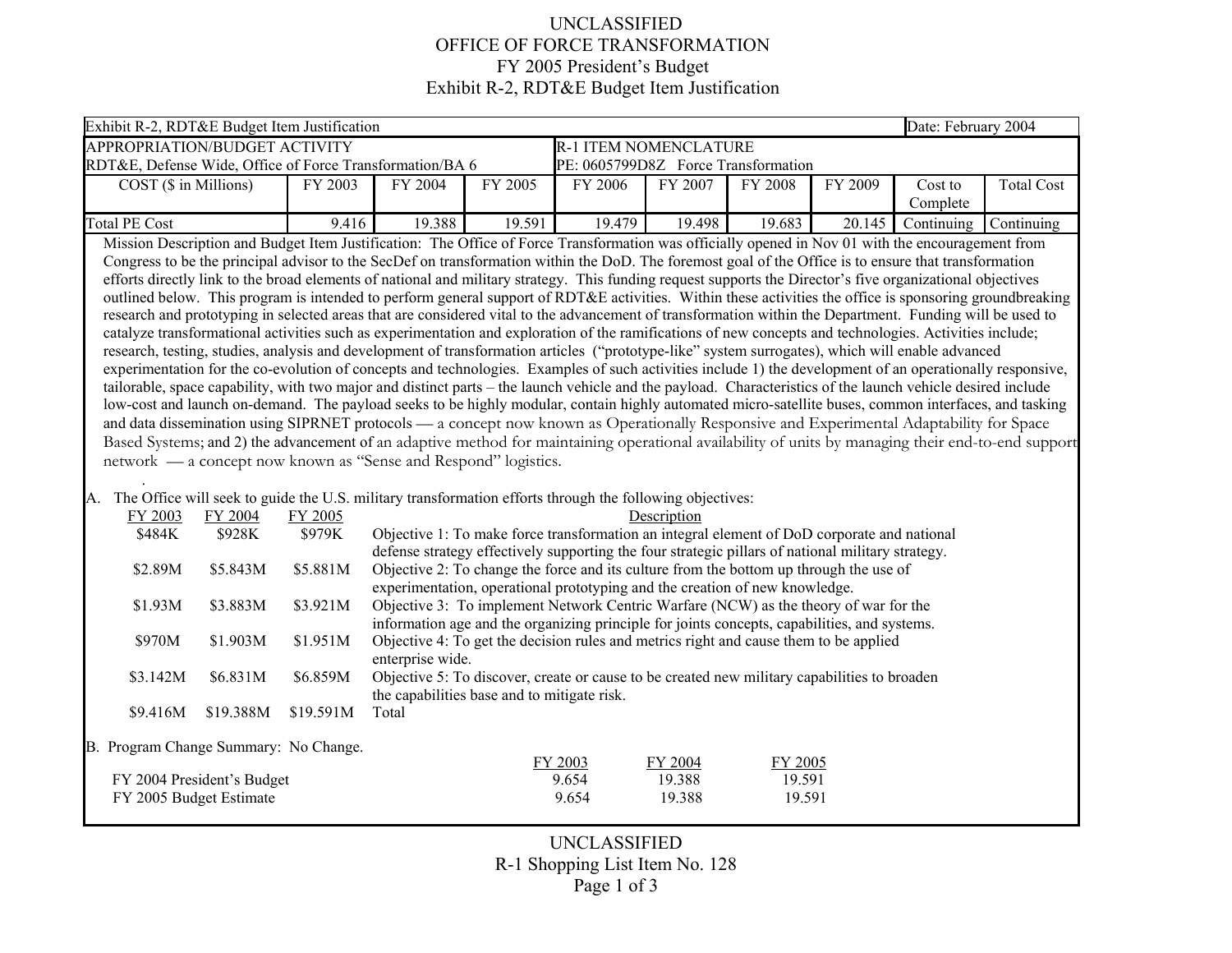## UNCLASSIFIED

|                                                                                                                                       | 0.1121110111122                     |                     |
|---------------------------------------------------------------------------------------------------------------------------------------|-------------------------------------|---------------------|
| Exhibit R-2, RDT&E Budget Item Justification                                                                                          |                                     | Date: February 2004 |
| APPROPRIATION/BUDGET ACTIVITY                                                                                                         | <b>R-1 ITEM NOMENCLATURE</b>        |                     |
| RDT&E, Defense Wide, Office of Force Transformation/BA 6                                                                              | PE: 0605799D8Z Force Transformation |                     |
| C. Other Program Funding Summary: Not Applicable.<br>D. Acquisition Strategy: Not Applicable.<br>E. Schedule Profile: Not Applicable. |                                     |                     |

UNCLASSIFIED R-1 Shopping List Item No. 128 Page 2 of 3